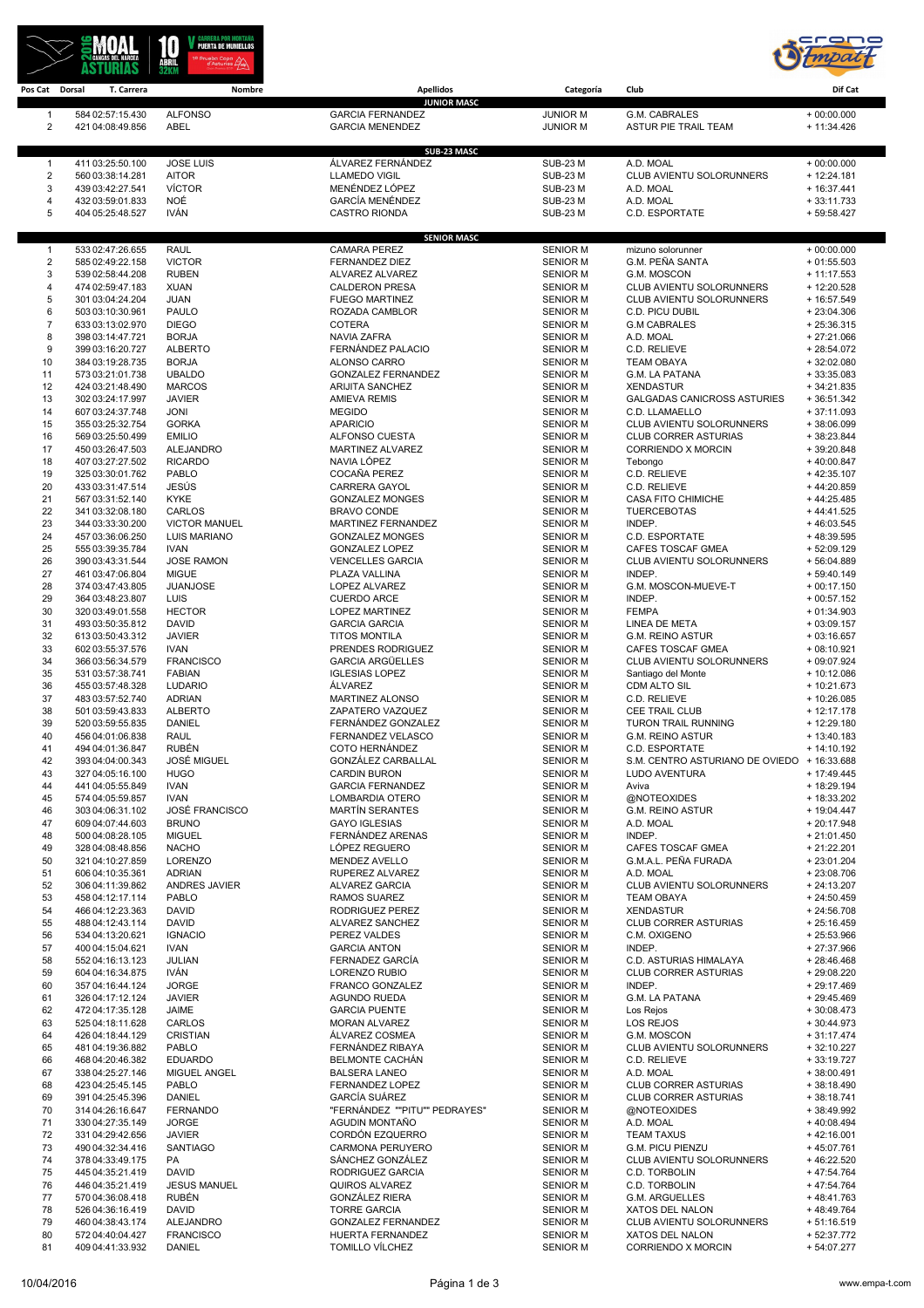



| Pos Cat Dorsal | T. Carrera       | Nombre                             | <b>Apellidos</b>           | Categoría          | Club                                        | Dif Cat       |
|----------------|------------------|------------------------------------|----------------------------|--------------------|---------------------------------------------|---------------|
| 82             | 462 04:45:09.940 | SEBASTIAN                          | <b>FERNANDEZ ARIAS</b>     | <b>SENIOR M</b>    | C.D. ASTURIAS HIMALAYA                      | $+57:43.285$  |
| 83             | 414 04:45:29.191 | <b>DIEGO</b>                       | <b>GARCÍA GARCÍA</b>       | <b>SENIOR M</b>    | G.M. MOSCON                                 | +58:02.536    |
| 84             | 308 04:47:01.945 | <b>ALEJANDRO</b>                   | FERNÁNDEZ CORREA           | <b>SENIOR M</b>    | A.D. MOAL                                   | $+59:35.290$  |
| 85             | 470 04:47:39.946 | <b>JOSE LUIS</b>                   | <b>GARCIA PELAYO</b>       | <b>SENIOR M</b>    | <b>ADN ASTUR</b>                            | $+00:13.291$  |
| 86             | 324 04:48:30.696 | <b>MIGUEL</b>                      | FERRANDO SÁNCHEZ           | <b>SENIOR M</b>    | <b>TEAM TAXUS</b>                           | $+01:04.041$  |
| 87             | 363 04:50:11.451 | <b>DAVID</b>                       | ALONSO CANO                | <b>SENIOR M</b>    | S.M. CENTRO ASTURIANO DE OVIEDO + 02:44.796 |               |
| 88             | 431 04:51:59.456 | <b>MARIO</b>                       | FERNANDEZ VAZQUEZ          | <b>SENIOR M</b>    | C.D. TORBOLIN                               | $+04:32.801$  |
| 89             | 551 04:52:30.706 | <b>FRANCISCO</b>                   | <b>GONZALEZ RIVERO</b>     | <b>SENIOR M</b>    | Lábaru Trail                                | $+05:04.051$  |
|                |                  |                                    |                            |                    |                                             |               |
| 90             | 388 04:53:26.213 | <b>JOSE ANGEL</b>                  | <b>LAVIN ALONSO</b>        | <b>SENIOR M</b>    | XATOS DEL NALON                             | $+05:59.558$  |
| 91             | 422 04:53:26.214 | <b>VÍCTOR</b>                      | <b>GARCÍA RODRÍGUEZ</b>    | <b>SENIOR M</b>    | <b>CUMBRE LLANGREU</b>                      | $+05:59.559$  |
| 92             | 557 04:54:13.210 | <b>JONATHAN</b>                    | GONZALEZ CORDERO           | <b>SENIOR M</b>    | <b>LIQUEN</b>                               | $+06:46.555$  |
| 93             | 580 04:57:11.714 | <b>NESTOR</b>                      | <b>GUERRERO RODRIGUEZ</b>  | <b>SENIOR M</b>    | C.M. OXIGENO                                | $+09:45.059$  |
| 94             | 553 04:57:12.130 | <b>JOSE ALBERTO</b>                | <b>HERRERO VALDES</b>      | <b>SENIOR M</b>    | C.M. OXIGENO                                | $+09:45.475$  |
| 95             | 375 05:10:47.745 | <b>JOSE ANTONIO</b>                | ALONSO QUIJORNA            | <b>SENIOR M</b>    | CAFES TOSCAF GMEA                           | $+23:21.090$  |
| 96             | 550 05:12:37.249 | <b>JONATHAN</b>                    | <b>BARRANCO TURRERO</b>    | <b>SENIOR M</b>    | INDEP.                                      | $+25:10.594$  |
| 97             | 386 05:14:05.752 | <b>MARIO</b>                       | <b>CARO BARCIA</b>         | <b>SENIOR M</b>    | INDEP.                                      | $+26:39.097$  |
| 98             | 568 05:14:06.759 | <b>RICARDO</b>                     | <b>LLAVONA FERNANDEZ</b>   | <b>SENIOR M</b>    | CLUB ATLETISMO CONDOR                       | $+26:40.104$  |
| 99             | 442 05:19:09.513 | <b>DAVID</b>                       | ÁLVAREZ SUÁREZ             | <b>SENIOR M</b>    | Go Fit Runners                              | $+31:42.858$  |
| 100            | 558 05:24:16.220 | <b>HUGO</b>                        | <b>GÓMEZ RODRÍGUEZ</b>     | <b>SENIOR M</b>    | <b>CD XIXON RUNNERS</b>                     | $+36:49.565$  |
| 101            | 554 05:41:33.560 | <b>JOSE MARIA</b>                  | <b>GONZALEZ VALENTIN</b>   | <b>SENIOR M</b>    | C.D. ESPORTATE                              | $+54:06.905$  |
| 102            | 616 05:48:42.577 | <b>JAVIER</b>                      | MARTÍNEZ FERNÁNDEZ         | <b>SENIOR M</b>    | @NOTEOXIDES                                 | $+01:15.922$  |
|                |                  |                                    |                            |                    |                                             |               |
|                |                  |                                    | <b>SENIOR FEM</b>          |                    |                                             |               |
|                | 337 03:53:45.819 | SONIA                              | <b>AMAT VALERO</b>         | <b>SENIOR F</b>    | CLUB AVIENTU SOLORUNNERS                    | $+00:00.000$  |
| $\mathbf{1}$   |                  |                                    |                            |                    |                                             |               |
| $\sqrt{2}$     | 371 04:00:28.586 | CARLA                              | RODRIGUEZ PARDO            | <b>SENIOR F</b>    | G.M. MOSCON                                 | $+06:42.767$  |
| 3              | 467 04:01:25.837 | <b>BELEN</b>                       | BETOLAZA CADENAS           | <b>SENIOR F</b>    | C.D. RELIEVE                                | $+07:40.018$  |
| 4              | 512 04:14:05.618 | <b>ADRIANA</b>                     | SUÁREZ LÓPEZ               | <b>SENIOR F</b>    | TOSCAF RECTA FINAL TRAIL                    | + 20:19.799   |
| 5              | 353 04:17:44.135 | <b>PATRI</b>                       | ARDINES CELORIO            | <b>SENIOR F</b>    | CANGAS DE ONIS ATLETISMO                    | $+23:58.316$  |
| 6              | 518 04:30:37.656 | <b>ROSA</b>                        | CALVO IGLESIAS             | <b>SENIOR F</b>    | C.D. ESPORTATE                              | $+36:51.837$  |
| $\overline{7}$ | 492 04:40:45.683 | <b>ISABEL</b>                      | MARTINEZ MARTINO           | <b>SENIOR F</b>    | <b>G.M. PICU PIENZU</b>                     | +46:59.864    |
| 8              | 565 04:57:14.467 | <b>LAURA</b>                       | <b>GARCÍA SERANTES</b>     | <b>SENIOR F</b>    | INDEP.                                      | $+03:28.648$  |
| 9              | 505 05:10:57.503 | <b>ELENA</b>                       | ARIENZA FERNÁNDEZ          | <b>SENIOR F</b>    | G.M. TEXU                                   | $+17:11.684$  |
|                |                  |                                    |                            |                    |                                             |               |
|                |                  |                                    | <b>VETERANO A MASC</b>     |                    |                                             |               |
| $\mathbf{1}$   | 362 03:07:03.455 | MIGUEL ANGEL                       | RODRIGUEZ GUTIERREZ        | <b>VETERANOS A</b> | C.D. XENTE CORRENDERA                       | $+00:00.000$  |
| 2              | 511 03:13:32.219 | ADRIÁN                             | <b>GAVILÁN SÁNCHEZ</b>     | <b>VETERANOS A</b> | TOSCAF RECTA FINAL TRAIL                    | $+06:28.764$  |
| 3              |                  | <b>DAVID</b>                       | <b>GONZALEZ ALONSO</b>     | <b>VETERANOS A</b> | S.M. CENTRO ASTURIANO DE OVIEDO + 11:20.777 |               |
|                | 581 03:18:24.232 |                                    |                            |                    |                                             |               |
| 4              | 523 03:24:49.498 | <b>ANGEL ARGIMIRO</b>              | <b>GONZALEZ FERNANDEZ</b>  | <b>VETERANOS A</b> | CAFES TOSCAF GMEA                           | $+ 17:46.043$ |
| 5              | 571 03:29:41.775 | <b>LUCIANO</b>                     | <b>GARRIDO BUJAN</b>       | <b>VETERANOS A</b> | <b>CDM ALTO SIL</b>                         | + 22:38.320   |
| 6              | 452 03:29:42.761 | JOSE ANTONIO                       | PANDO SANCHEZ              | <b>VETERANOS A</b> | C.D. RELIEVE                                | $+22:39.306$  |
| $\overline{7}$ | 596 03:32:40.267 | <b>VICTOR</b>                      | <b>IGLESIAS LOBATO</b>     | <b>VETERANOS A</b> | A.D. SIN FRONTERAS                          | $+25:36.812$  |
| 8              | 316 03:33:29.529 | JOSÉ MARÍA                         | <b>GARCÍA DE LAS HERAS</b> | <b>VETERANOS A</b> | CRONOASTUR                                  | $+26:26.074$  |
| 9              | 528 03:34:32.210 | <b>JESUS</b>                       | ALONSO CASTAÑON            | <b>VETERANOS A</b> | LUDO AVENTURA                               | $+27:28.755$  |
| 10             | 317 03:35:10.523 | <b>ALBERTO</b>                     | <b>GARCIA RAMOS</b>        | <b>VETERANOS A</b> | <b>TEAM OBAYA</b>                           | +28:07.068    |
| 11             | 475 03:38:48.284 | <b>RUFINO</b>                      | <b>GONZALEZ ALVAREZ</b>    | <b>VETERANOS A</b> | <b>CORRIENDO X MORCIN</b>                   | $+31:44.829$  |
| 12             | 529 03:41:34.290 | <b>JUAN</b>                        | <b>BULNES SANCHEZ</b>      | <b>VETERANOS A</b> | <b>G.M. PICU PIENZU</b>                     | $+34:30.835$  |
| 13             | 307 03:46:09.302 | <b>VLADIMIR</b>                    | <b>BARCIA LASTRA</b>       | <b>VETERANOS A</b> | A.D. MOAL                                   | $+39:05.847$  |
| 14             | 566 03:48:02.556 | <b>JORGE</b>                       | <b>GUTIERREZ GARCÍA</b>    | <b>VETERANOS A</b> | <b>CAT Parquesol</b>                        | $+40:59.101$  |
|                |                  | <b>AVELINO</b>                     |                            | <b>VETERANOS A</b> | <b>CAFES TOSCAF GMEA</b>                    | $+43:20.371$  |
| 15             | 532 03:50:23.826 |                                    | <b>FAES ABOLI</b>          |                    |                                             |               |
| 16             | 323 03:50:46.311 | <b>FRANCISCO DE ASIS</b>           | PEREZ FERNANDEZ            | <b>VETERANOS A</b> | S.M. CENTRO ASTURIANO DE OVIEDO + 43:42.856 |               |
| 17             | 373 03:50:47.813 | <b>FRANCISCO JAVIER</b>            | <b>BUENO MAYO</b>          | <b>VETERANOS A</b> | S.M. CENTRO ASTURIANO DE OVIEDO + 43:44.358 |               |
| 18             | 582 03:52:43.318 | <b>MATIAS</b>                      | RODRIGUEZ FEITO            | <b>VETERANOS A</b> | A.D. MOAL                                   | $+45:39.863$  |
| 19             | 435 03:53:22.575 | <b>MARCELINO</b>                   | REDONDO BLANCO             | <b>VETERANOS A</b> | C.D. RELIEVE                                | $+46:19.120$  |
| 20             | 339 03:53:22.818 | <b>JOAQUIN</b>                     | ALVAREZ MIRANDA            | <b>VETERANOS A</b> | G.M. REINO ASTUR                            | +46:19.363    |
| 21             | 448 03:55:18.740 | MIGUEL ANGEL                       | <b>SUAREZ GARCIA</b>       | <b>VETERANOS A</b> | CORRIENDO X MORCIN                          | +48:15.285    |
| 22             | 412 03:56:59.834 | FRANCISCO JAVIER                   | PIQUERO ALVAREZ            | <b>VETERANOS A</b> | C.D. RUN 04                                 | +49:56.379    |
| 23             | 522 03:57:57.739 | <b>JAVIER</b>                      | SALGUERO RODRIGUEZ         | <b>VETERANOS A</b> | XATOS DEL NALON                             | + 50:54.284   |
| 24             | 506 03:58:07.580 | <b>RAFA</b>                        | <b>GARCÍA MORI</b>         | <b>VETERANOS A</b> | <b>XENDASTUR</b>                            | $+51:04.125$  |
| 25             | 480 04:01:17.870 | <b>DAVID</b>                       | <b>BLANCO SUAREZ</b>       | <b>VETERANOS A</b> | G.M. PEÑA MEA                               | $+54:14.415$  |
| 26             | 447 04:01:24.749 | <b>BLAS</b>                        | MARTINEZ ANTUÑA            | <b>VETERANOS A</b> | CLUB AVIENTU SOLORUNNERS                    | $+54:21.294$  |
| 27             | 489 04:03:29.342 | <b>JOSE IGNACIO</b>                | ALVAREZ GARCÍA             | <b>VETERANOS A</b> | <b>TURON TRAIL RUNNING</b>                  | + 56:25.887   |
|                |                  |                                    |                            |                    |                                             |               |
| 28             | 351 04:04:40.849 | <b>JULIO CESAR</b>                 | LANZA GARCÍA               | <b>VETERANOS A</b> | A.D. MOAL                                   | $+57:37.394$  |
| 29             | 381 04:05:50.849 | MÍGUEL ANGEL                       | <b>BERDASCO REY</b>        | <b>VETERANOS A</b> | A.D. LAS XANAS                              | $+58:47.394$  |
| 30             | 392 04:08:18.104 | <b>EUGENIO</b>                     | <b>LOPEZ ENCINA</b>        | <b>VETERANOS A</b> | COLISEUN                                    | $+01:14.649$  |
| 31             | 579 04:09:21.356 | <b>MAURICIO RUBEN</b>              | LOPEZ FERNANDEZ            | <b>VETERANOS A</b> | C.D. RELIEVE                                | $+02:17.901$  |
| 32             | 578 04:09:30.609 | ALEJANDRO                          | <b>BLANCO URIZAR</b>       | <b>VETERANOS A</b> | CLUB AVIENTU SOLORUNNERS                    | $+02:27.154$  |
| 33             | 396 04:09:42.108 | <b>FRANCISCO JAVIER</b>            | ALONSO CEPA                | <b>VETERANOS A</b> | CANGAS DE ONIS ATLETISMO                    | $+02:38.653$  |
| 34             | 496 04:09:42.110 | <b>FRANCISCO</b>                   | ALVAREZ ALONSO             | <b>VETERANOS A</b> | CANGAS DE ONIS ATLETISMO                    | $+02:38.655$  |
| 35             | 370 04:10:20.859 | <b>GUSTAVO</b>                     | <b>VEGA PRADO</b>          | <b>VETERANOS A</b> | C.D. RELIEVE                                | $+03:17.404$  |
| 36             | 559 04:14:42.122 | <b>JORGE</b>                       | GONZÁLEZ HERRERO           | <b>VETERANOS A</b> | G.M. CABRALES                               | $+07:38.667$  |
| 37             | 361 04:14:57.621 | <b>RAMON</b>                       | <b>GONZALEZ PEREZ</b>      | <b>VETERANOS A</b> | A.D. MOAL                                   | $+07:54.166$  |
| 38             | 508 04:15:42.124 | <b>ROBERTO</b>                     | <b>GARCÍA GARCÍA</b>       | <b>VETERANOS A</b> | <b>XENDASTUR</b>                            | $+08:38.669$  |
| 39             | 521 04:16:08.122 | <b>DAMIAN</b>                      | MACIAS ALONSO              | <b>VETERANOS A</b> | A.D. SIN FRONTERAS                          | $+09:04.667$  |
| 40             | 630 04:16:15.874 | <b>PABLO</b>                       | <b>GARCIA ESTEBAN</b>      | <b>VETERANOS A</b> | INDEP.                                      | $+09:12.419$  |
|                |                  |                                    |                            |                    | CLUB ATLETISMO-MTB BRIHUEGA                 |               |
| 41             | 379 04:16:18.374 | <b>PABLO</b>                       | MARCOS CORRAL              | <b>VETERANOS A</b> |                                             | $+09:14.919$  |
| 42             | 367 04:16:58.374 | <b>JORGE</b>                       | <b>TRUCHERO RODRIGUEZ</b>  | <b>VETERANOS A</b> | <b>CLUB CORRER ASTURIAS</b>                 | $+09:54.919$  |
| 43             | 561 04:17:35.626 | RAFAEL                             | LEBORAN ALBERCA            | <b>VETERANOS A</b> | INDEP.                                      | $+10:32.171$  |
| 44             | 469 04:18:07.877 | <b>JOSE MIGUEL</b>                 | REDONDO ROBLEDO            | <b>VETERANOS A</b> | G.M. PICU PIENZU                            | + 11:04.422   |
| 45             | 592 04:19:50.632 | <b>DAVID</b>                       | <b>SOLIS CARBAJAL</b>      | <b>VETERANOS A</b> | <b>G.M. REINO ASTUR</b>                     | $+ 12:47.177$ |
| 46             | 443 04:19:52.630 | <b>JESUS</b>                       | MENDEZ LOPEZ               | <b>VETERANOS A</b> | A.D. MOAL                                   | + 12:49.175   |
| 47             | 415 04:20:21.382 | <b>DIEGO</b>                       | CORTE ROBLEDO              | <b>VETERANOS A</b> | C.D. AGUJA DE SOBIA                         | + 13:17.927   |
| 48             | 311 04:20:42.133 | <b>JUAN JOSE</b>                   | ALLENDE GONZALEZ           | <b>VETERANOS A</b> | G.M. ENSIDESA/GIJON                         | + 13:38.678   |
| 49             | 535 04:20:55.138 | <b>POMPEYO</b>                     | PEREZ PLANCHART            | <b>VETERANOS A</b> | S.M. CENTRO ASTURIANO DE OVIEDO + 13:51.683 |               |
| 50             | 603 04:22:11.387 | MANUEL                             | MONASTERIO PACHECO         | <b>VETERANOS A</b> | CLUB AVIENTU SOLORUNNERS                    | + 15:07.932   |
| 51             | 453 04:22:11.388 | FRANCUSCO JAVIER                   | <b>DIAZ IBORRAS</b>        | <b>VETERANOS A</b> | CLUB AVIENTU SOLORUNNERS                    | + 15:07.933   |
|                |                  |                                    |                            |                    |                                             |               |
| 52             | 577 04:24:10.890 | <b>ALEJANDRO</b><br><b>IGNACIO</b> | HUELGA MAGDALENA           | <b>VETERANOS A</b> | LUDO AVENTURA                               | + 17:07.435   |
| 53             |                  |                                    | <b>RAMOS ARJONA</b>        | <b>VETERANOS A</b> | G.M. CABRALES                               | + 17:46.937   |
|                | 465 04:24:50.392 |                                    |                            |                    |                                             |               |
| 54             | 610 04:26:48.790 | <b>ISMAEL</b>                      | <b>LADA MARTINEZ</b>       | <b>VETERANOS A</b> | <b>TURON TRAIL RUNNING</b>                  | + 19:45.335   |
| 55             | 576 04:28:24.652 | <b>DAVID</b>                       | SUÁREZ LIÑERO              | <b>VETERANOS A</b> | CORRIENDO X MORCIN                          | $+21:21.197$  |
| 56             | 343 04:28:29.652 | <b>FLORENCIO</b>                   | MORO GONZÁLEZ              | <b>VETERANOS A</b> | A.D. MOAL                                   | $+21:26.197$  |
| 57             | 449 04:29:03.413 | <b>ROBERTO</b>                     | ORTOLÁ RODRÍGUEZ           | <b>VETERANOS A</b> | C.M. OXIGENO                                | $+21:59.958$  |
| 58             | 310 04:30:03.656 | <b>IGNACIO</b>                     | FELGUEROSO VILLAVERDE      | <b>VETERANOS A</b> | S.M. GRUPO COVADONGA                        | $+23:00.201$  |